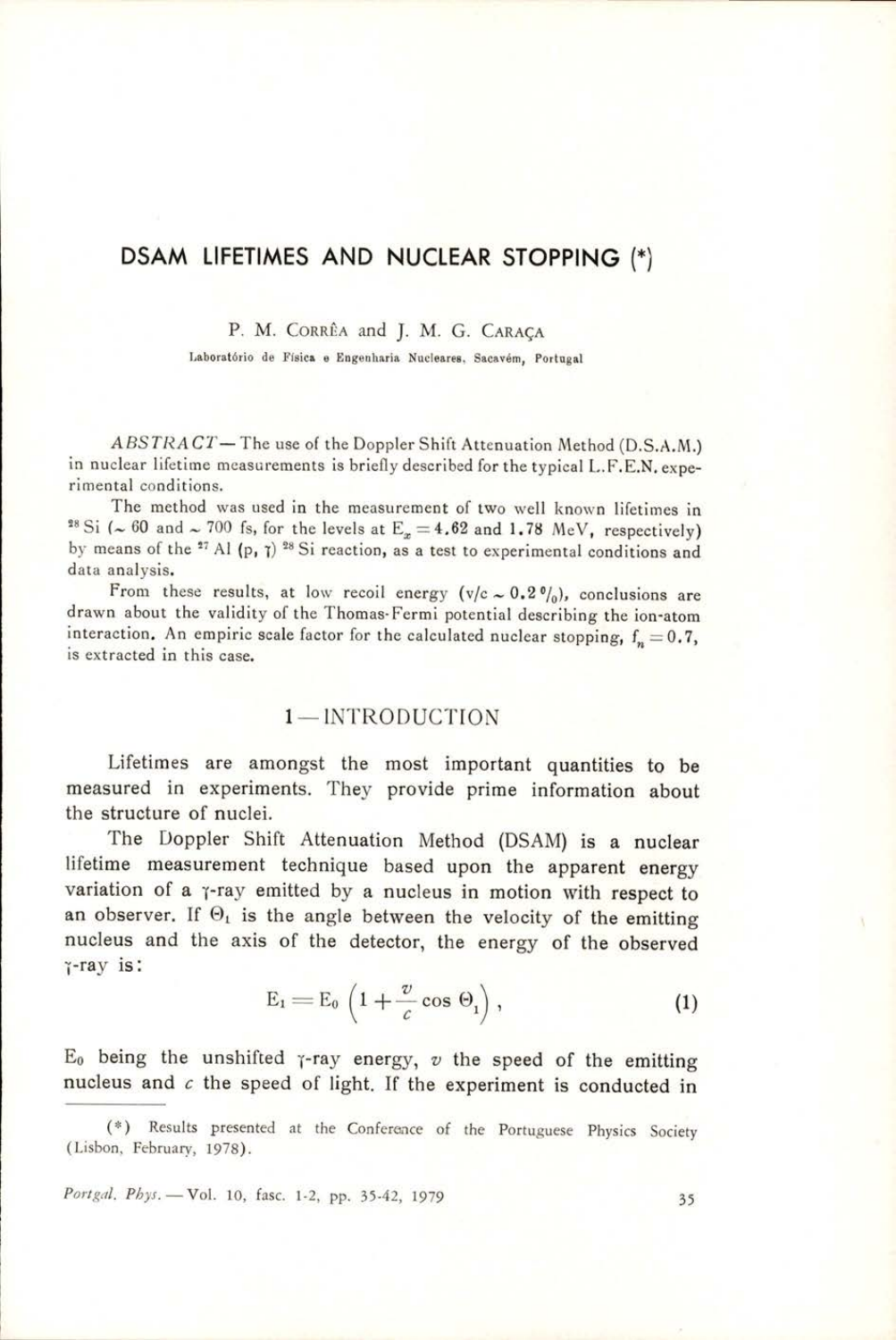such a way that  $\gamma$ -rays are detected at two different angles, namely  $\Theta_1$  and  $\Theta_2$ , the observed energy shift between the two peaks will be:

$$
\Delta E = E_0 \frac{v}{c} (\cos \Theta_1 - \cos \Theta_2). \tag{2}
$$

If the emitting nucleus is moving inside matter, instead of recoiling freely in vacuum, it will be slowed down by the collisions that take place and its velocity is a function of time. The mean value of the energy shift then corresponds to an integration over all decay times:

$$
\overline{\Delta E} = \frac{E_0}{c} \left( \cos \Theta_1 - \cos \Theta_2 \right) \int_0^\infty v(t) \frac{e^{-t/\tau}}{\tau} dt, \tag{3}
$$

 $\tau$  being the lifetime of the nuclear excited state.

Defining:

$$
F(\tau) = \frac{1}{v_0 \tau} \int_0^\infty v(t) e^{-t/\tau} dt
$$
 (4)

we obtain:  
\n
$$
\overline{\Delta E} = E_0 \frac{v_0}{c} F(\tau) \left[ \cos \Theta_1 - \cos \Theta_2 \right],
$$
\n(5)

 $v<sub>0</sub>$  being the initial speed of the nucleus. In practice an experimental value is obtained,

$$
F = \frac{E_1 - E_2}{\Delta E_{\text{max}}} \tag{6}
$$

 $\Delta E_{\text{max}}$  corresponding to the vacuum shift, and the lifetime is extracted from a calculated  $F(\tau)$  curve [1]

The calculation of an  $F(\tau)$  curve is a complex task in physical terms. In the slowing down process two types of collisions are usually considered. The collisions of the recoiling ion with the electrons of the medium are supposed inelastic, slowing down the ion basically without changing its direction of motion. The collisions with the atoms of the medium are assumed to be elastic and therefore associated with considerable deviation from the initial trajectory. The description of this process is usually made in terms of a screened Coulomb field, such as the Thomas-Fermi potential, which was treated in detail by Lindhard, Scharff and Schi¢tt [2].

36 Portgal, Phys. — Vol. 10, fasc. 1-2, pp. 35-42, 1979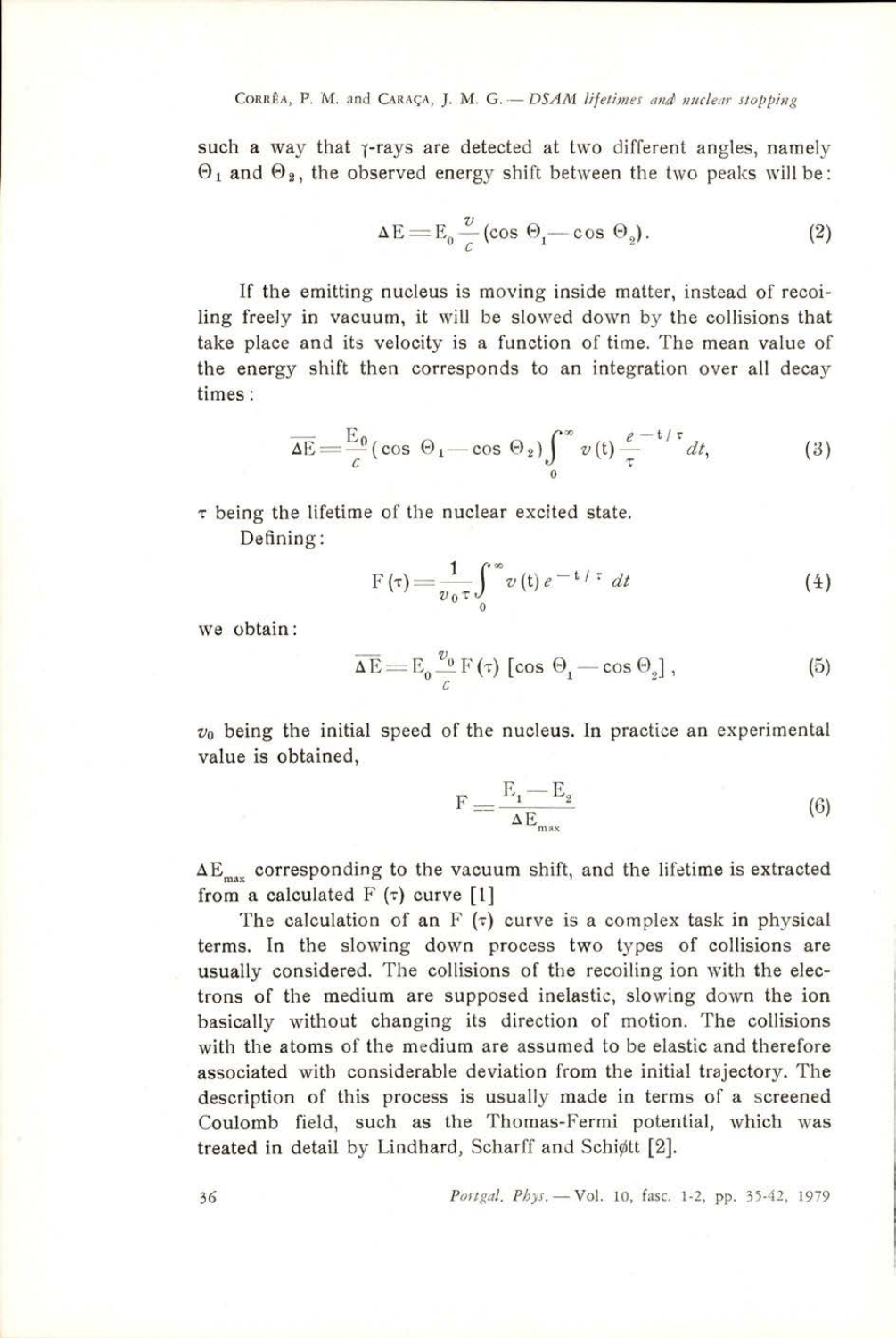Corrfia, P. M. and Caraga, J. M. G.—DSAM lifetimes and nuclear stopping

Assuming this description of the slowin down process, a method was devised by Blaugrund [3] to obtain the  $F(\tau)$  curves relating the mean energy shifts with the lifetime of the nuclear states. For that, one considers both electronic and nuclear stopping mechanisms in the medium. Thus, the total stopping power can be written:

$$
\frac{dE}{dx} = \mathbf{f}_e \left(\frac{dE}{dx}\right)_e + \mathbf{f}_n \left(\frac{dE}{dx}\right)_n \tag{7}
$$

 $f_e$  and  $f_n$  being empiric correction factors. Each term is dominant at characteristic ranges of the ion energy, depending on the recoiling ion and the stopping material. Broadly, the nuclear term is important at low ion energies, decreasing rapidly as the energy increases; on the contrary, the electronic term dominates at higher recoil energies.

Alternatively, calculations may also be made to obtain the theoretical spectrum of the emitted y-rays, for an assumed value of  $\tau$ , and then one compares this spectrum with the experimental one. This process is usually carried out by means of Monte-Carlo techniques [4].

However, the theoretical description of the slowing down process is far from perfect, and it is necessary to test it experimentally [5]. A direct way of doing it, is, of course, the measurement of the stopping power itself. This measurement is however difficult and, besides, it must be stressed that the decomposition of the stopping power in nuclear and electronic parts is somewhat artificial.

An elegant test, though indirect in nature, is the measurement of a well known nuclear lifetime, which has already been the object of much experimental concern. In brief, this test may be used to obtain estimates of the empiric scale factors of equation (7). It can also be used to draw conclusions about the ion-atom interaction potential and to enable us to distinguish between different theoretical descriptions.

### 2—EXPERIMENTAL METHOD

several independent techniques. The lifetimes of the levels at  $E_x = 1.78$  and 4.62 MeV in 28Si have been selected to test the slowing down theory. The adopted values of these lifetimes are  $680 \pm 30$  and  $59 \pm 6$  fs, respectively [6]. Both lifetimes have been measured several times by many authors, with different experimental conditions and even (the first one) by

Portgal, Phys. - Vol. 10, fasc. 1-2, pp. 35-42, 1979 37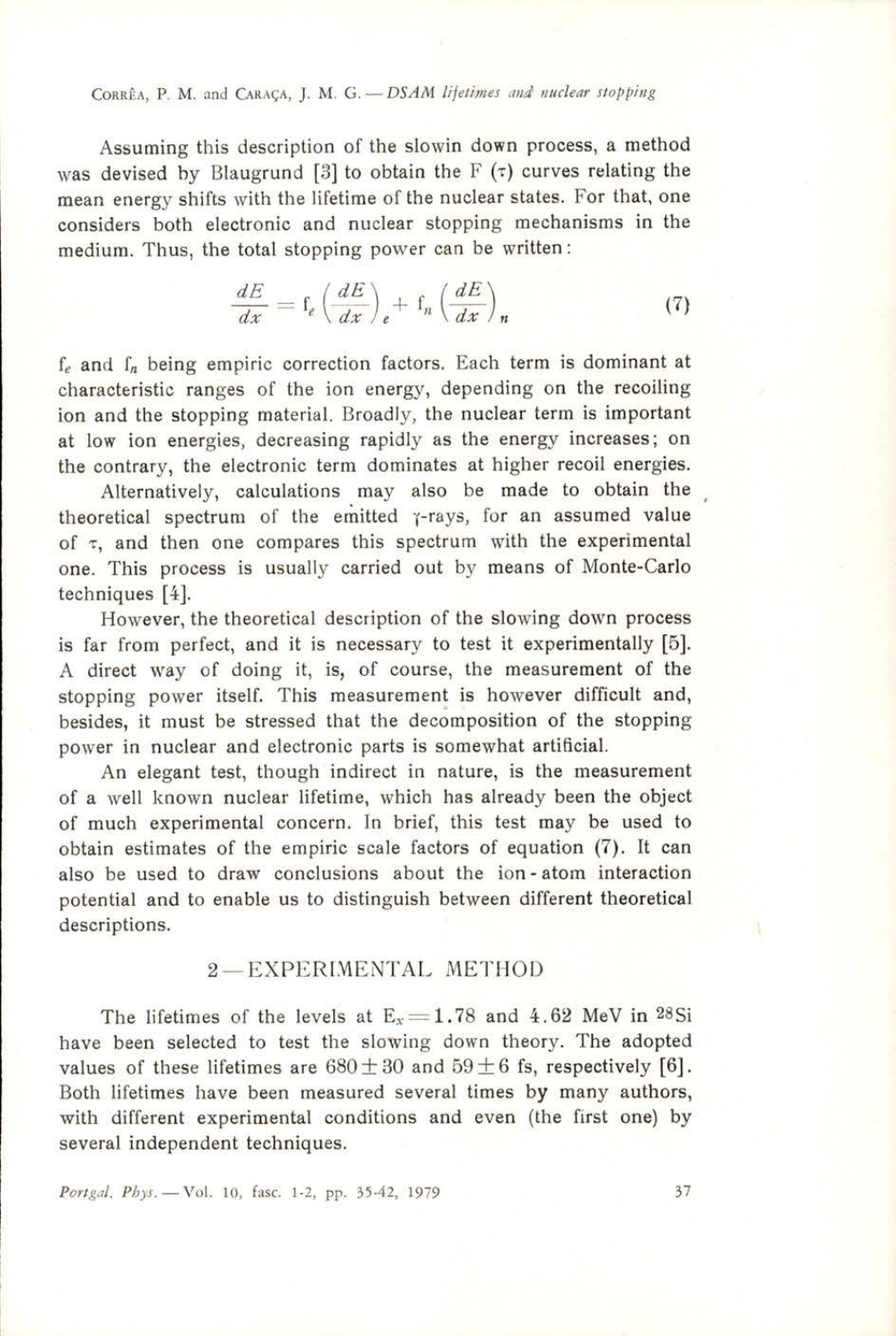CORRÊA, P. M. and CARAÇA, J. M. G. — DSAM lifetimes and nuclear stopping<br>The proton resonance capture in 27Al was chosen to populate<br>the levels in question, for many reasons. Namely, it is very easy to The proton resonance capture in 27Al was chosen to populate use this reaction with the L.F.E.N. 2 MV Van de Graaff accelerator, it has been widely studied and it originates a beam of <sup>28</sup>Si ions with a very well and uniquely defined velocity. Two different resonances were used (and obtained) to populate each of the excited levels in a very simple way.<br>The chosen resonances were those at  $E_p = 923$  and 1800 keV<br>for the level at  $E_x = 1.78$  MeV and  $E_p = 767$  and 1588 keV for the level at  $E_x = 4.62$  MeV. **EXAMPLE AT ATTLE 100**<br>
The proton resonance capture<br>
vels in question, for many re<br>
is reaction with the L.F.E.N<br>
been widely studied and it or<br>
vell and uniquely defined<br>
used (and therefore ions with<br>
ed) to populate e

Fig. 1 shows the curves for the electronic and nuclear stopping powers, assuming that the Thomas-Fermi potential describes the ion-atom interaction, for 28Si ions recoiling in 27Al. Also depicted are the ion energies during the recoil, up to a time corresponding to three lifetimes (for each case).



Fig. 1 — The electronic and nuclear stopping powers in the Thomas-Fermi case for 28Si ions recoilling in <sup>27</sup>Al. Also depicted are the ion energies during the recoil, up to a time corresponding to three lifetimes.

The beam energy stability was improved to maximum possible (about 500eV) and the spectrum stability warranted by a digital stabilization unit. Spectra calibrations were of 400-500 eV/channel. The Ge(Li) detector resolution was 2.5 keV at  $E_7 = 1.33$  MeV.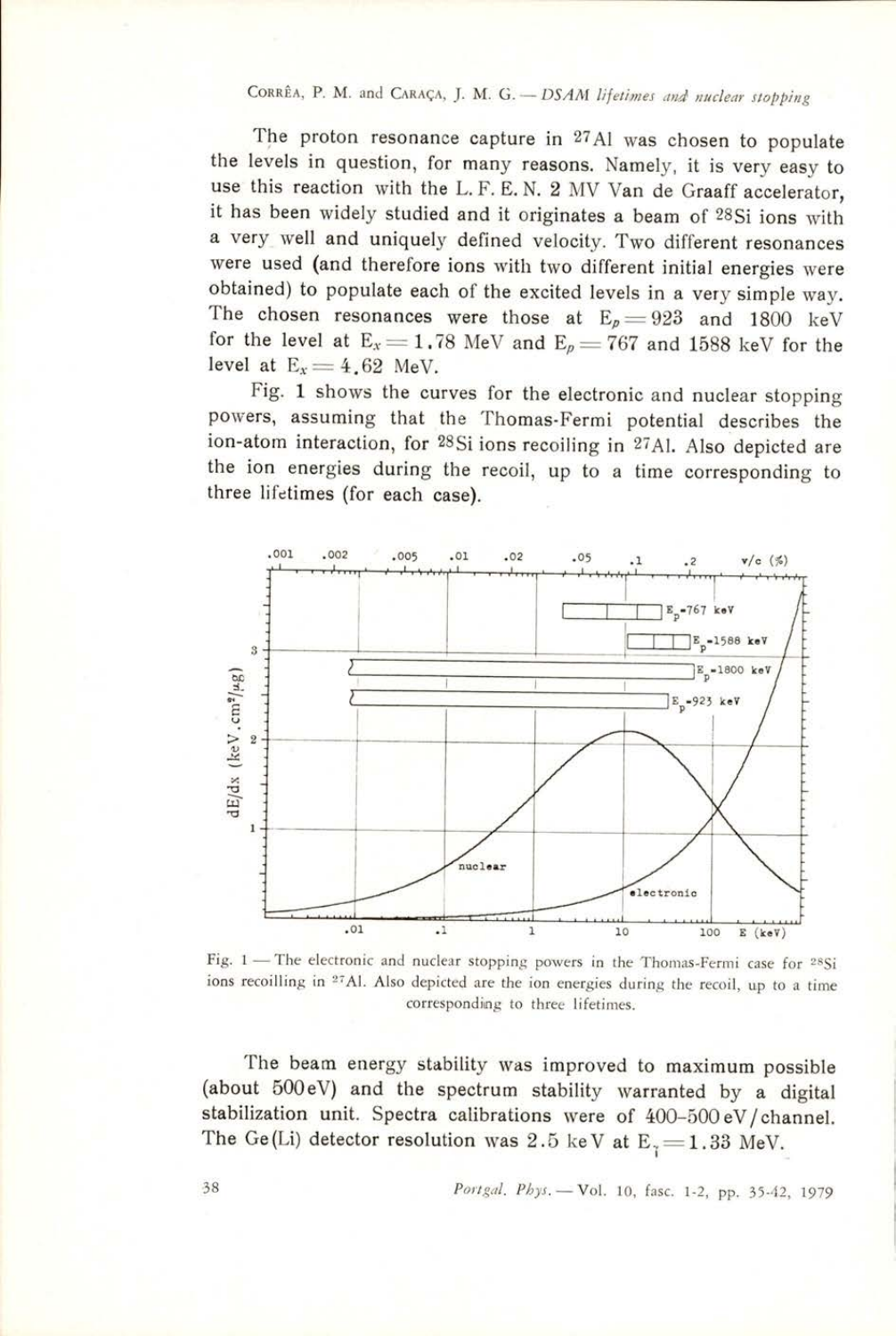#### CORRÊA, P. M. and CARAÇA, J. M. G. - DSAM lifetimes and nuclear stopping

Targets were of pure aluminium, deposited onto gold or tantalum thick backings. Targets with different thicknesses were used for the resonance at  $E_n = 1588$  keV. For the other resonances, the targets were thick enough to guarantee that the recoiling ion was brought into rest inside them.

### 3— RESULTS AND DISCUSSION

Fig. 2 presents the experimental spectra obtained (after background extraction) for the 2.84 MeV  $\gamma$ -ray (E<sub>x</sub>=4.62  $\rightarrow$  1.78 MeV transition) at the  $E_p = 767$  keV resonance, and for the three measured angles.

Table 1 displays the experimental results. The  $F(\tau)$  values presented are already corrected for the finite size of the detector and for the internal side-feeding due to the  $E_p = 1588$  keV resonance decay scheme.

From the  $F(\tau)$  analysis it is quite clear that the Thomas-Fermi potential does not describe correctly the slowing down mechanism. Assuming as correct the theoretical value for the electronic stopping power  $(f_e=1.0)$ ,  $f_n$  was varied down to 0.6. The best set of values was found to be that corresponding to an empiric factor  $f_n = 0.7$ .

On the other hand the Monte-Carlo analysis of the  $E_p = 767 \text{ keV}$ resonance  $(v_0/c=0.140\%)$  quite corroborates this fact. Again, the value  $f_n=0.7$  appears to be the correct on. The analysis of the  $E_p=1588 \text{ keV}$  resonance  $(v_0/c=0.202\%)$  was not attempted, as it is much more difficult to interpret than in the 767 keV case, due to the internal side feeding of the  $E_x = 4.62$  MeV level. Also, the lifetime of the first excited state in 28Si does not seem amenable to a Monte-Claro analysis, as its value is considerably higher than characteristic slowing down time (of the order of 120 fs), resulting in an appreciable fraction of  $\gamma$ -emissions proceeding with the excited nuclei at rest.

We can thus conclude that the commonly accepted theory, which is based upon the Thomas Fermi statistical model of the atom, seriously overestimates nuclear stopping at low recoil energies. For the ion-stopper combination and initial recoil velocity used in this experiment, the theoretical estimates must be corrected by an empiric factor  $f_n = 0.7$ . This indicates that the interaction potential actually gives rise to cross-sections that are correpondingly smaller than the

Portgal, Phys. - Vol. 10, fasc. 1-2, pp. 35-42, 1979 39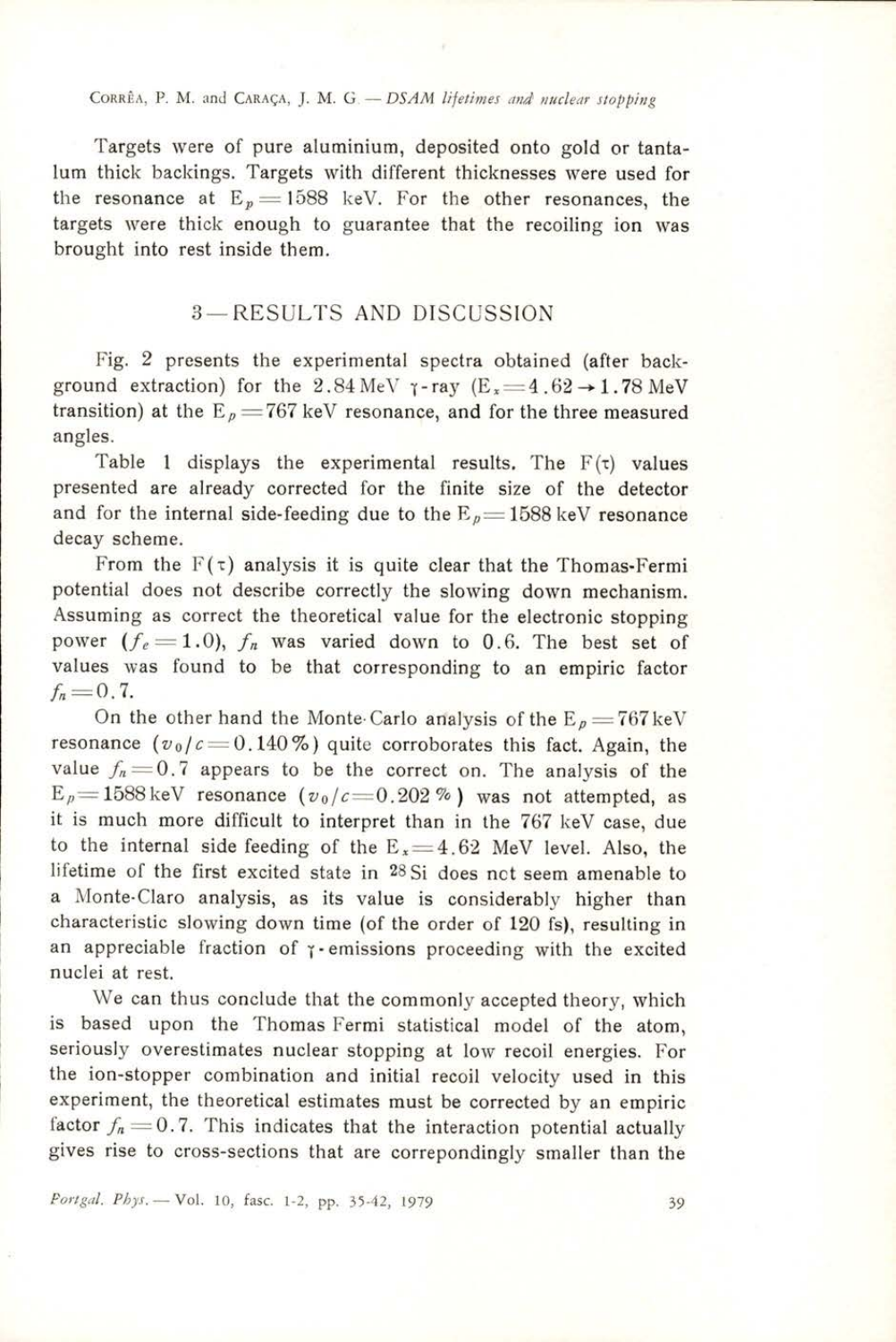CORRÊA, P. M. and CARAÇA, J. M. G. - DSAM lifetimes and nuclear stopping<br>Thomas-Fermi ones, for this energy range, therefore encouraging<br>consideration of other theoretical descriptions conducing to Ic Thomas-Fermi ones, for this energy range, therefore encouraging the consideration of other theoretical descriptions conducing to lower stopping power values.  $A$ , P. M. and CARAÇA, J. M. G. — DS.<br>Fermi ones, for this energy ration of other theoretical despower values.



Fig. 2 — Experimental spectra obtained (after backgroud extraction) for the 2.84 MeV  $\gamma$ -ray (E<sub>x</sub> = 4.62  $\rightarrow$  1.78 MeV transition) at the E<sub>p</sub> = 767 keV resonance, for the three measured angles. Superimposed on the 0° peak is the calculated Monte-Carlo lineshape.

 $v_{bys} = \nabla \circ$ 40 Portgal. Phys, — Vol. 10, fasc. 1-2, pp. 35-42, 1979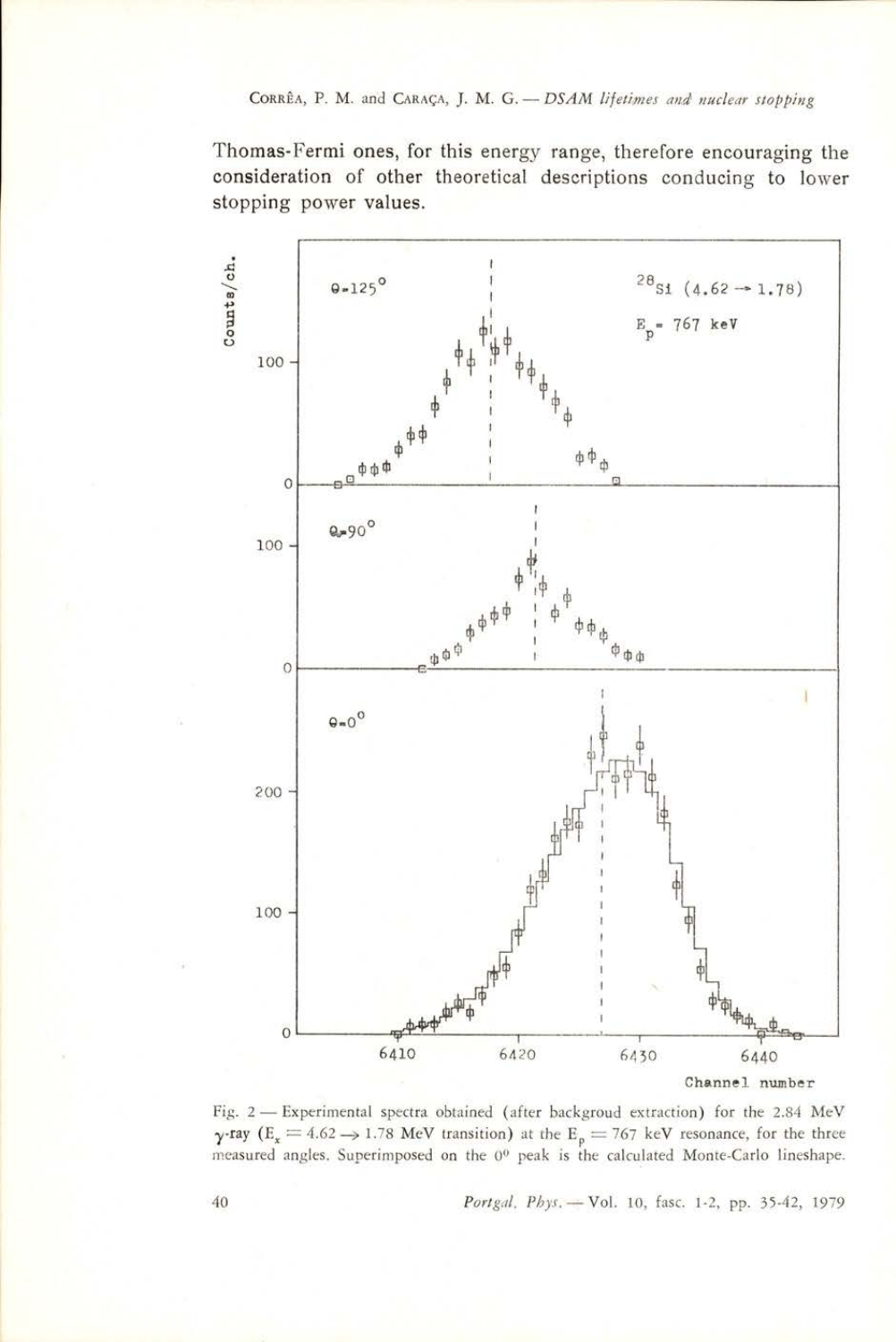| 0.202           | 10 $\alpha)$                 | $0.67\pm0.01$                        | $48\pm2$<br>$58 + 2$                     |                                                 | ĵ                         |
|-----------------|------------------------------|--------------------------------------|------------------------------------------|-------------------------------------------------|---------------------------|
|                 | $\overline{6}$               | $0.74 \pm 0.02$                      | $57 + 6$<br>$43\pm4$                     |                                                 | $6 + 6$                   |
| 0.140           | 50                           | $0.65 \pm 0.02$                      | $41 + 3$<br>$56 + 4$                     | $46\pm3$<br>$61\pm4$                            |                           |
| 0.216           | 100                          | $0.17 + 0.01$                        | $500\pm30$<br>$670 + 40$                 |                                                 | $680 + 30$                |
| 0.155           | 100                          | $0.13 + 0.01$                        | $490\pm50$<br>$660\pm70$                 |                                                 |                           |
| $v_0/c$ $(0)_0$ | Target (µg/cm <sup>2</sup> ) | $\mathbf{F}\left( \mathbf{t}\right)$ | $\mathbf{f}_n=1.0$<br>$\mathbf{f}_n=0.7$ | Monte-Carlo $f_n = 1.0$<br>analysis $f_n = 0.7$ | adopted value<br>ref. [6] |
|                 |                              | $F\left( \tau \right)$               | analysis                                 |                                                 |                           |

Portgal, Phys. - Vol. 10, fasc. 1-2, pp. 35-42, 1979 41

backing. tantalum  $_{\rm ne}$ entering belore aluminium  $\Xi$ about 8 µg/cm<sup>-</sup> travelled SUO! reconing oy (v

CORRÊA, P. M. and CARAÇA, J. M. G. -- DSAM lifetimes and nuclear stopping

 $\overline{\phantom{a}}$ TABLE  $($ s $\sqrt{)}$ 

sanjva

Lyetime